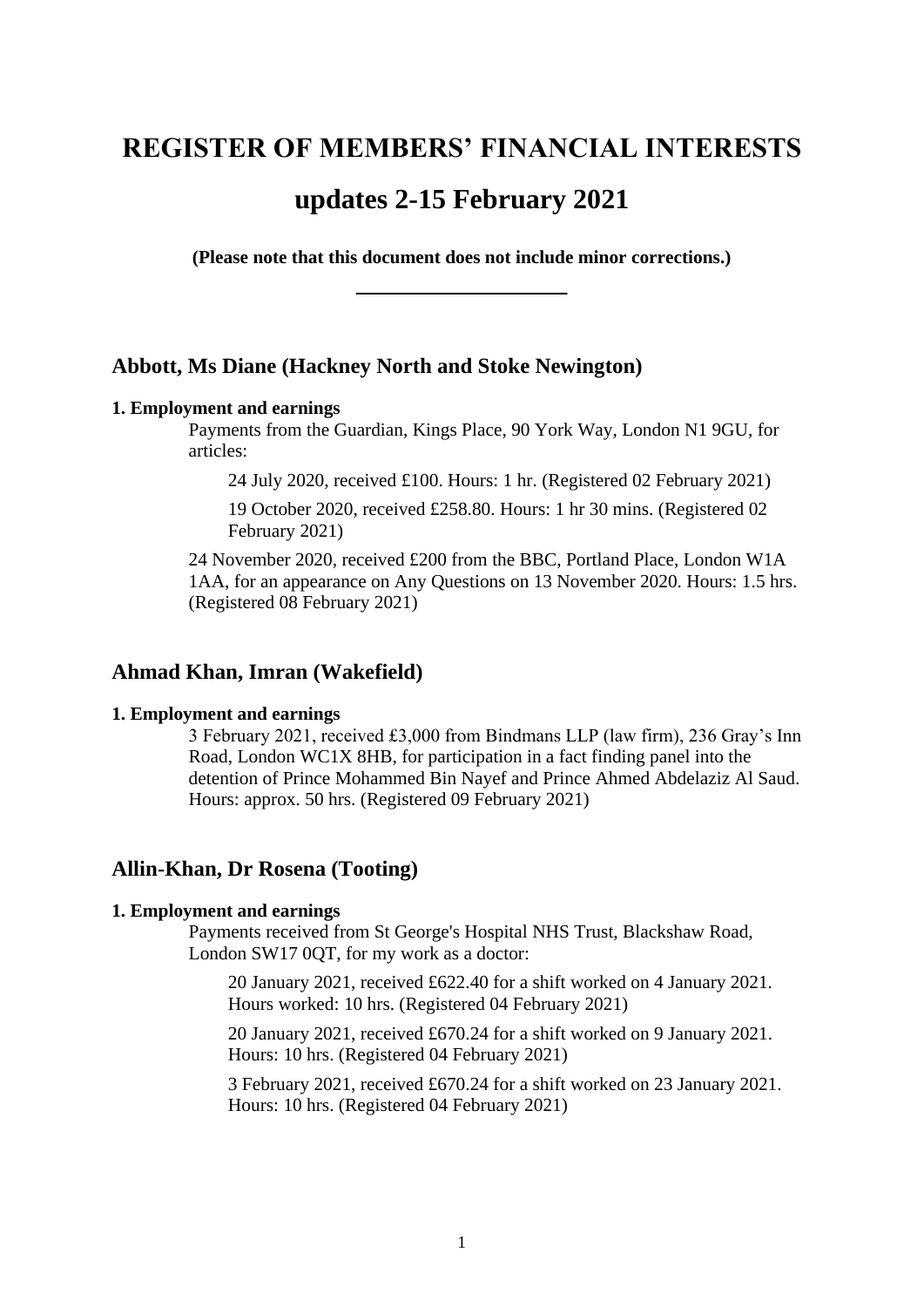## **2. (b) Any other support not included in Category 2(a)**

Name of donor: Henley Homes Address of donor: 50 Havelock Terrace, London SW8 4AL Amount of donation or nature and value if donation in kind: 44 laptops to be distributed to primary schools across Tooting constituency, value £10,119.56 Date received: 19 January 2021 Date accepted: 9 February 2021 Donor status: company, registration 03251364 (Registered 12 February 2021)

## **Benton, Scott (Blackpool South)**

#### **1. Employment and earnings**

9 February 2021, received £140 from YouGov, 50 Featherstone Street, London EC1Y 8RT, for a survey completed in January 2021. Hours: 30 mins. (Registered 09 February 2021)

# **Berry, Jake (Rossendale and Darwen)**

## **8. Miscellaneous**

From 15 January 2021, through my part ownership of Ford Bridge Farm Ltd I have a small indirect interest in UGE (Kent) Ltd, a company in the renewable energy sector. (Registered 08 February 2021)

## **Blunt, Crispin (Reigate)**

#### **1. Employment and earnings**

Payments from Savanta ComRes, 4 Millbank, London SW1P 3JA, for surveys: June 2020, received £75. Hours: 15 mins. (Registered 28 January 2021) July 2020, received £75. Hours: 15 mins. (Registered 28 January 2021) September 2020, received £75. Hours: 15 mins. (Registered 28 January 2021) October 2020, received £75. Hours: 15 mins. (Registered 28 January 2021) 22 December 2020, received £75. Hours: 15 mins. (Registered 28 January 2021; updated 11 February 2021)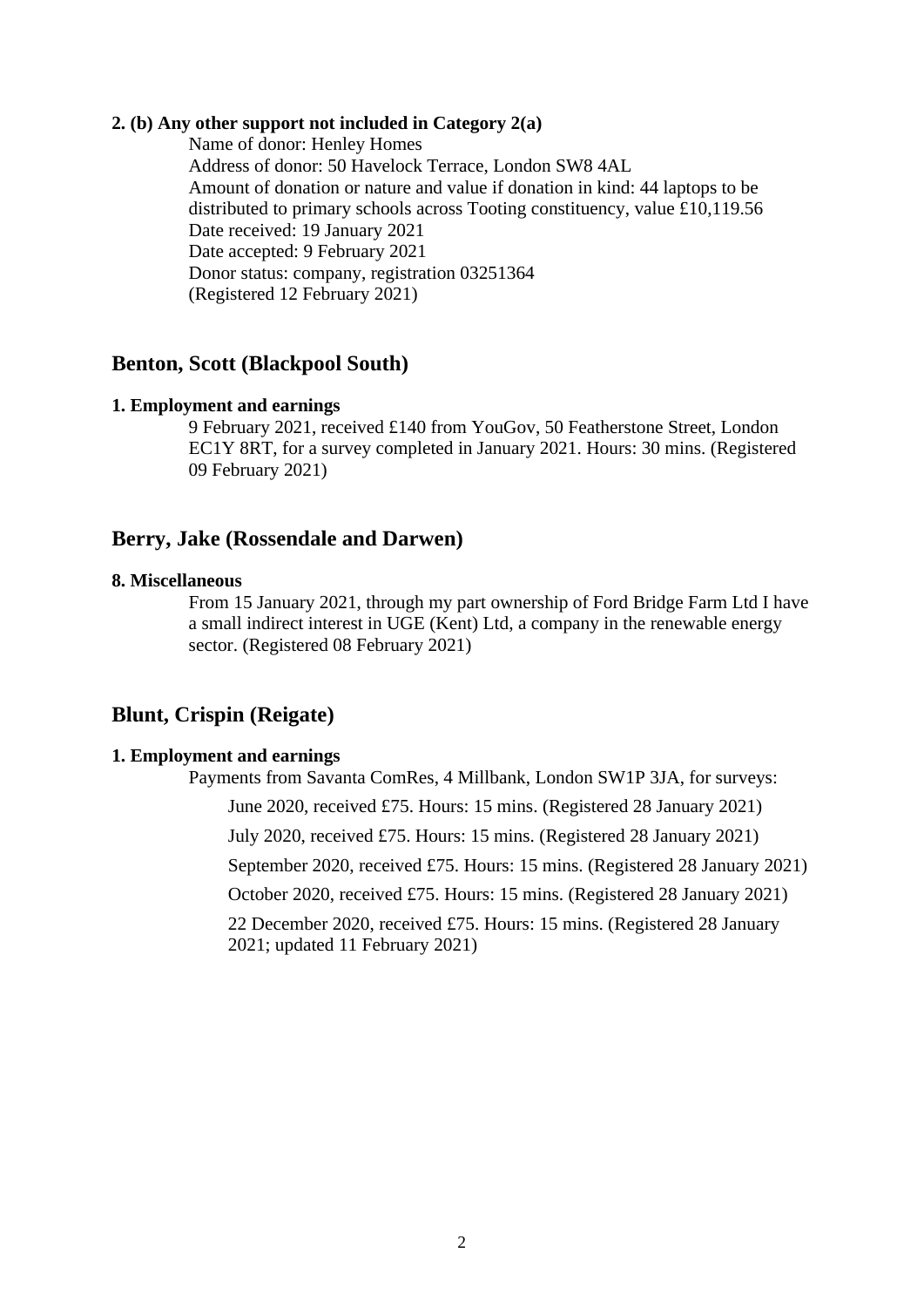## **Bradshaw, Mr Ben (Exeter)**

#### **8. Miscellaneous**

From 22 November 2011 until 3 December 2020, a Trustee of the Terrence Higgins Trust. (Registered 24 February 2016; updated 09 February 2021)

Along with For the Citizens Ltd (known as The Citizens) and three other MPs, since 19 October 2020 I have been party to judicial review proceedings crowdfunded through The Citizens, The Old Workshop, 1 Ecclesall Road South, Sheffield, S11 9PA. Total costs incurred to date between the four MPs, which will be capped, are £137,018. (Registered 28 October 2020; updated 02 February 2021)

## **Bryant, Chris (Rhondda)**

## **8. Miscellaneous**

Along with For the Citizens Ltd (known as The Citizens) and three other MPs, since 19 October 2020 I have been party to judicial review proceedings crowdfunded through The Citizens, The Old Workshop, 1 Ecclesall Road South, Sheffield, S11 9PA. Total costs incurred to date between the four MPs, which will be capped, are £137,018. (Registered 27 October 2020; updated 02 February 2021)

## **Cameron, Dr Lisa (East Kilbride, Strathaven and Lesmahagow)**

#### **8. Miscellaneous**

From 14 January 2021 until further notice, un-remunerated member of the Advisory Board of the Freedom Declared Foundation, a charity which works internationally to promote freedom of religious belief. (Registered 11 February 2021)

# **Chishti, Rehman (Gillingham and Rainham)**

#### **1. Employment and earnings**

On 11 September 2020, commissioned into the British Army as a Reservist. Payments will be received from the Army Pay Office, 65 Brown St, Glasgow G2 8EX. (Registered 09 December 2020)

19 January 2021, received £211.18, for attending a foundation training course. Hours: approx. 20 hrs. (Registered 05 February 2021)

1 February 2021, received £1,000 bonus for completion of Phase 1 training. Hours: no additional hours. (Registered 05 February 2021)

From 8 February 2021 until 7 February 2022, Senior Fellow for International Religious Freedom policy at the Religious Freedom Institute (RFI), a not for profit NGO. Address: 316 Pennsylvania Avenue, Suite 501, Washington D.C., 20003, USA. I will receive £18,191.73 (calculated conversion on 8 February 2021) (\$25,000) a year. Hours: approx. 10 hrs per month. (Registered 10 February 2021)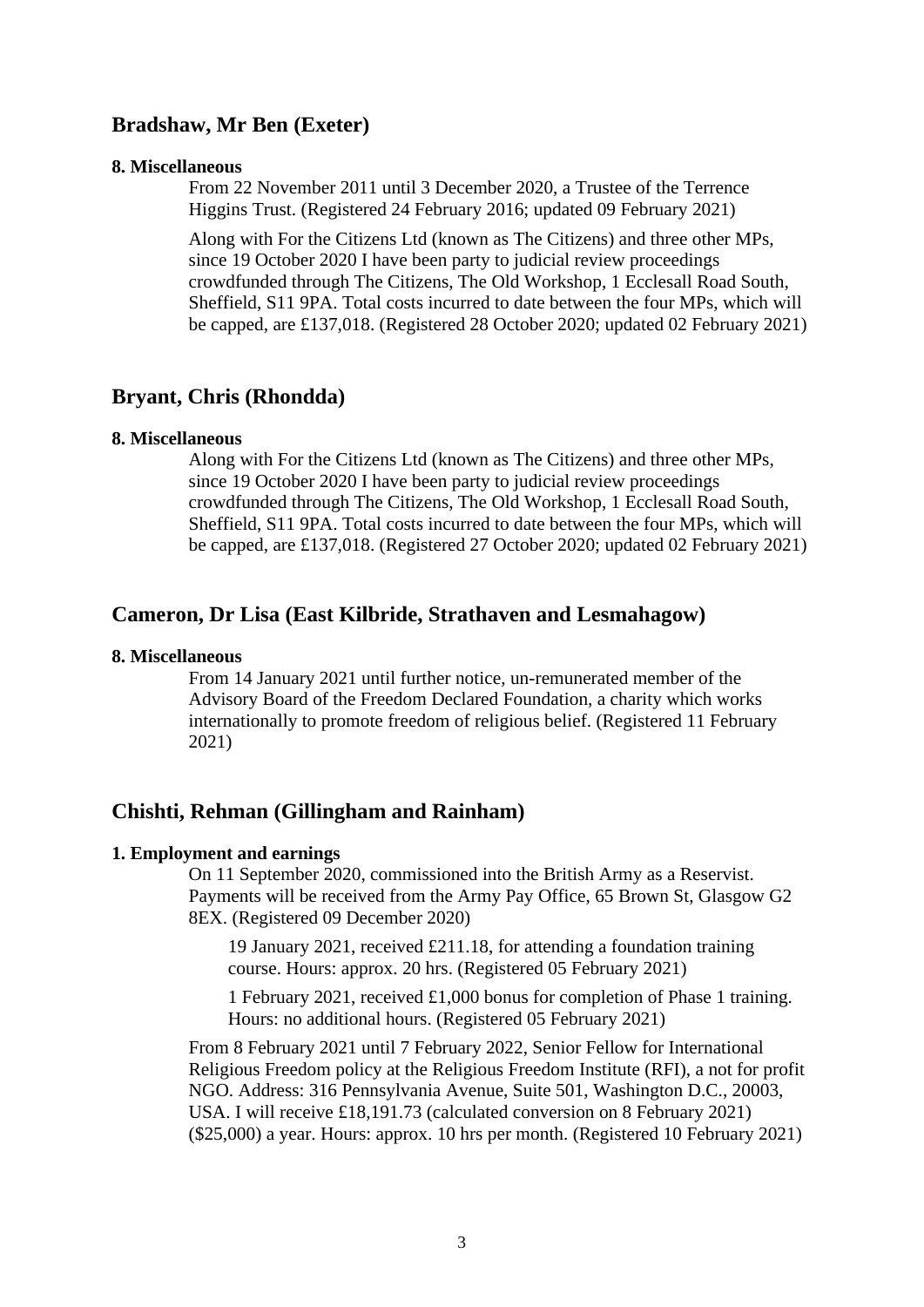# **Coyle, Neil (Bermondsey and Old Southwark)**

## **2. (b) Any other support not included in Category 2(a)**

Name of donor: The Refugee, Asylum and Migration Policy Project (RAMP) Address of donor: The Courtyard, High Street, Ascot SL5 7HP Amount of donation or nature and value if donation in kind: The services of a Policy Adviser for 2.5 days per week from 1 January 2021 to 30 June 2021; estimated value £13,000. Date received: 1 January 2021 - 30 June 2021 Date accepted: 1 January 2021 Donor status: company, registration 12373468 (Registered 04 February 2021)

## **Duncan Smith, Sir Iain (Chingford and Woodford Green)**

#### **1. Employment and earnings**

Payments for articles in the Daily Telegraph and Sunday Telegraph, 111 Buckingham Palace Rd, London SW1W 0DT:

10 February 2021, received £250 for an article published on 23 January 2021. Hours: 4 hrs. (Registered 12 February 2021)

10 February 2021, received £250 for an article published on 30 January 2021. Hours: 4 hrs. (Registered 12 February 2021)

## **Elphicke, Mrs Natalie (Dover)**

#### **1. Employment and earnings**

From 26 May 2020, Chair of the New Homes Quality Board, c/o 3 Bunhill Row, London EC1Y 8YZ, an industry-led initiative to promote a new code for housebuilding standards together with a structure for an independent New Homes Ombudsman. (Registered 22 June 2020; updated 29 December 2020)

From 18 January 2021 until further notice, I receive £3,000 a month. Hours: approx. 8 hrs a week. (Registered 08 February 2021)

## **Fox, Dr Liam (North Somerset)**

## **2. (b) Any other support not included in Category 2(a)**

Name of donor: Avre Partnership Ltd Address of donor: 9 Great Chesterford Court, London Road, Great Chesterfield CB10 1PF Amount of donation or nature and value if donation in kind: £3,000 Date received: 25 January 2021 Date accepted: 2 February 2021 Donor status: company, registration 09010358 (Registered 02 February 2021)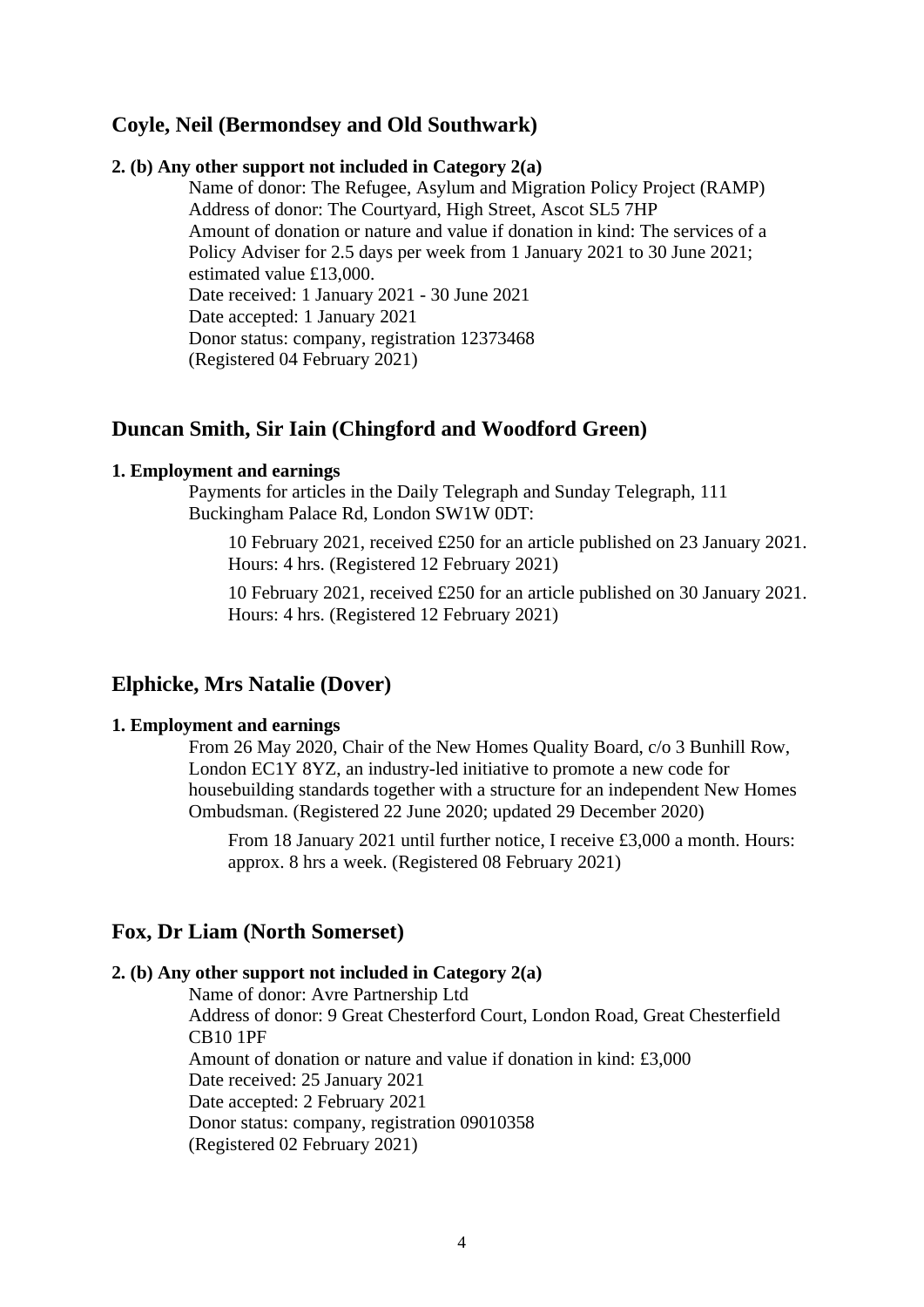Name of donor: BMJ Waste Ltd Address of donor: 20 Peterborough Road, Harrow HA1 2BQ Amount of donation or nature and value if donation in kind: £10,000 Date received: 3 February 2021 Date accepted: 11 February 2021 Donor status: company, registration 08080948 (Registered 15 February 2021)

## **Freeman, George (Mid Norfolk)**

## **3. Gifts, benefits and hospitality from UK sources**

Name of donor: Dawn Middleton Address of donor: private Amount of donation or nature and value if donation in kind: Sofa, as a wedding gift, value £448.95 Date received: 16 November 2020 Date accepted: 16 November 2020 Donor status: individual (Registered 11 February 2021)

#### **7. (i) Shareholdings: over 15% of issued share capital**

From 24 December 2020, Regeneration Advisory Ltd, a specialist regeneration consultancy for supporting local regeneration projects. (Registered 11 February 2021)

From 24 December 2020, Reform for Resilience Ltd, a company limited by guarantee, currently dormant, set up by the Reform for Resilience Commission. (Registered 11 February 2021)

#### **8. Miscellaneous**

From 24 December 2020, Director (unpaid) of Regeneration Advisory Ltd. (Registered 11 February 2021)

From 24 December 2020, Director (unpaid) of Reform for Resilience Ltd. (Registered 11 February 2021)

# **Gove, Michael (Surrey Heath)**

## **2. (a) Support linked to an MP but received by a local party organisation or indirectly via a central party organisation**

Name of donor: Peter Lumley Address of donor: private Amount of donation, or nature and value if donation in kind: £5,000 Donor status: individual (Registered 10 February 2021)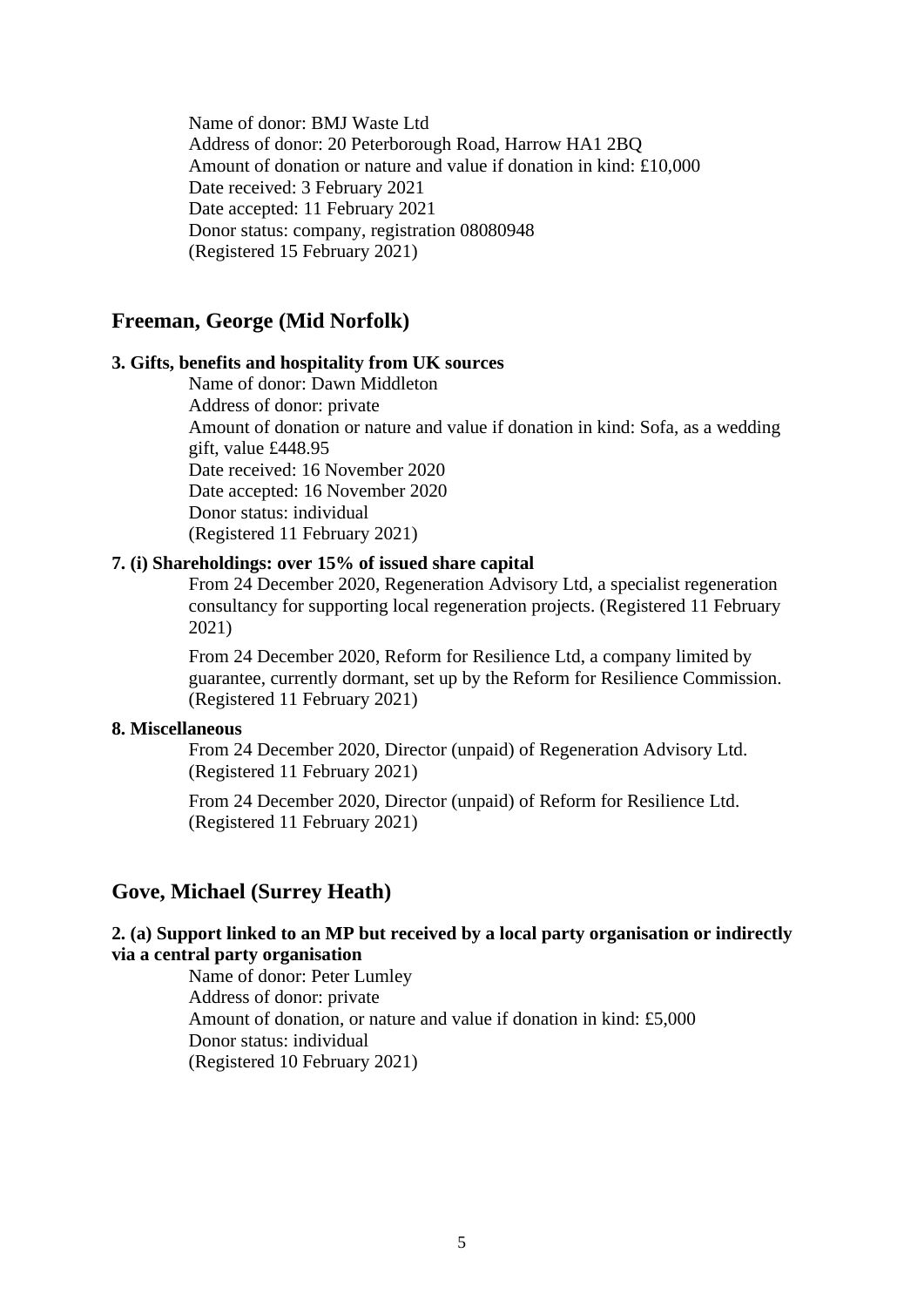## **Gray, Neil (Airdrie and Shotts)**

#### **1. Employment and earnings**

Payments from Yonder (previously Populus), 10 Northburgh St, London EC1V 0AT, for opinion surveys:

Payment of £50 expected for a survey completed on 2 December 2020. Hours: approx. 15 mins. (Registered 05 February 2021)

# **Green, Damian (Ashford)**

#### **1. Employment and earnings**

From 1 February 2021 to 31 January 2022, Deputy Chair of Public Policy Projects (public policy research), 28 Queen Street, London EC4R 1BB. I receive £2,000 a month. Hours: 15 hrs per month. (Registered 08 February 2021)

## **Hancock, Matt (West Suffolk)**

## **2. (a) Support linked to an MP but received by a local party organisation or indirectly via a central party organisation**

Name of donor: Tattersalls Ltd Address of donor: Terrace House, Newmarket CB8 9BT Amount of donation or nature and value if donation in kind: £10,000 Donor status: company, registration 00791113 (Registered 03 February 2021)

## **2. (b) Any other support not included in Category 2(a)**

Name of donor: Disciple Media Ltd Address of donor: Colonial Buildings, 59-61 Hatton Garden, London EC1N 8LS Amount of donation, or nature and value if donation in kind: Digital app, market value £3,588 per annum Date received: 1 February 2021 - 31 January 2022 Date accepted: 1 February 2021 Donor status: company, registration 08075740 (Registered 04 February 2021)

## **Hart, Simon (Carmarthen West and South Pembrokeshire)**

#### **2. (b) Any other support not included in Category 2(a)**

Name of donor: 8hwe Ltd Address of donor: 106 Cleveland St, London W1T 6NX Amount of donation or nature and value if donation in kind: £3,000 Date received: 1 February 2021 Date accepted: 1 February 2021 Donor status: company, registration 04024808 (Registered 03 February 2021)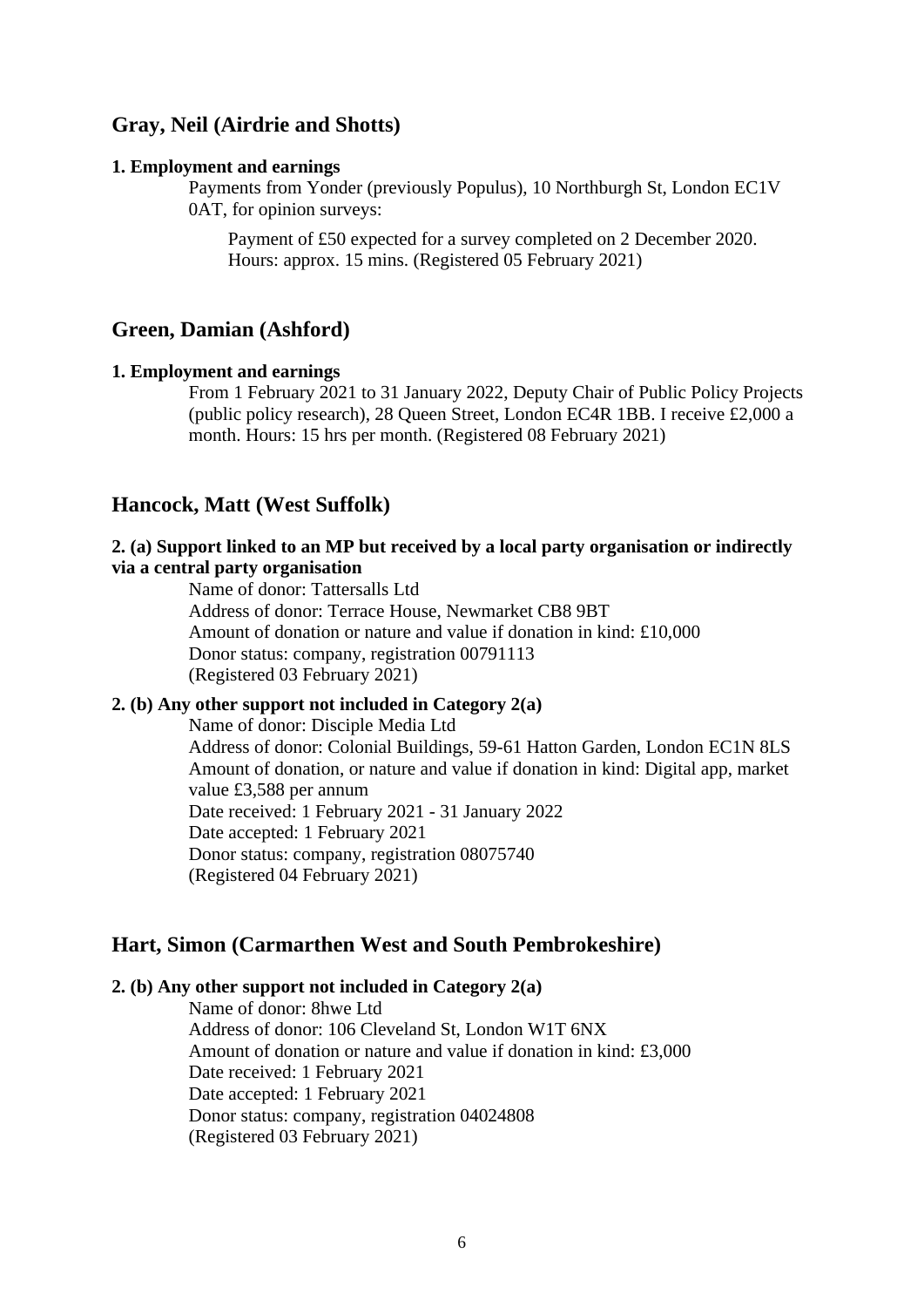Name of donor: Landsker Business Club Address of donor: private Amount of donation or nature and value if donation in kind: £7,000 Date received: 3 February 2021 Date accepted: 3 February 2021 Donor status: unincorporated association (Registered 03 February 2021)

## **Jarvis, Dan (Barnsley Central)**

#### **1. Employment and earnings**

From 4 May 2018, Metro Mayor of Sheffield City Region. Address: 11 Broad Street West, Sheffield, S1 2BQ. From 15 February 2021, I receive £79,000 a year, paid monthly. Hours: estimated to be approximately 120 hours a month. This money is used to support good causes and my work as Mayor and MP. Before 15 February 2021, this role was unpaid. (Registered 10 July 2019; updated 15 February 2021)

5 February 2021 received Amazon vouchers with value of £120 from RONIN International, 47-51 Great Suffolk St, London SE1 0BS, for completion of a survey on 22 January 2021. Hours: 30 mins. The vouchers will help meet the costs of my office and support my work as a Member of Parliament. (Registered 09 February 2021)

## **2. (b) Any other support not included in Category 2(a)**

Name of donor: MPM Connect Ltd Address of donor: Grenville House, 4 Grenville Avenue, Broxbourne EN10 7DH Amount of donation or nature and value if donation in kind: £12,500 Date received: 1 February 2021 Date accepted: 1 February 2021 Donor status: company, registration 07213374 (Registered 02 February 2021)

## **Javid, Sajid (Bromsgrove)**

## **2. (a) Support linked to an MP but received by a local party organisation or indirectly via a central party organisation**

Name of donor: Excool Ltd Address of donor: The Oakley, Kidderminster Road, Droitwich WR9 9AY Amount of donation or nature and value if donation in kind: £5,000 Donor status: company, registration 07153492 (Registered 05 February 2021)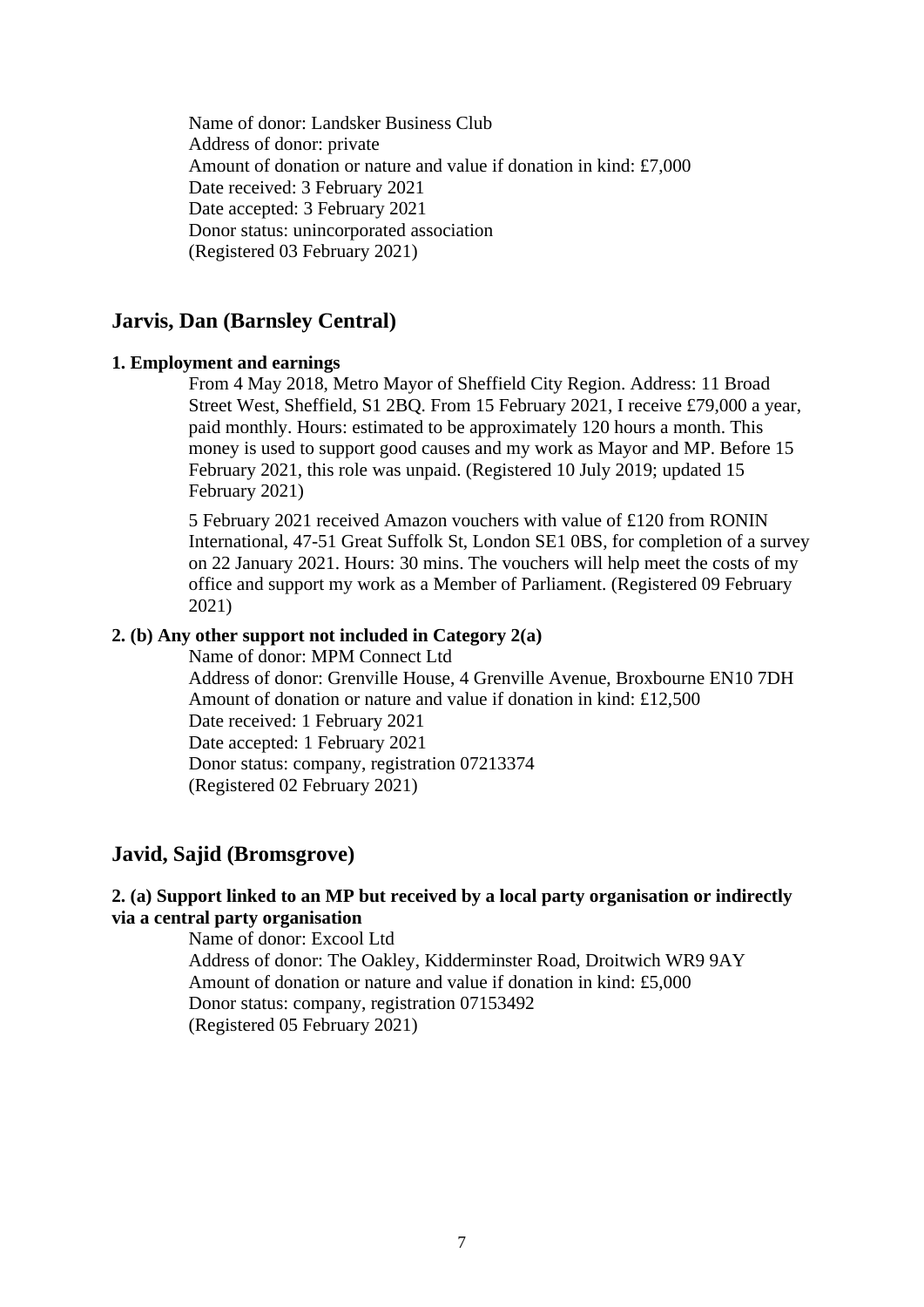## **2. (b) Any other support not included in Category 2(a)**

Name of donor: Excool Ltd Address of donor: The Oakley, Kidderminster Road, Droitwich WR9 9AY Amount of donation or nature and value if donation in kind: £5,000 Date received: 8 January 2021 Date accepted: 9 January 2021 Donor status: company, registration 07153492 (Registered 05 February 2021)

## **Jenkinson, Mark (Workington)**

#### **1. Employment and earnings**

9 February 2021, received £140 from YouGov, 50 Featherstone Street, London EC1Y 8RT, for a survey in January 2021. Hours: 45 mins. (Registered 09 February 2021)

## **Johnson, Boris (Uxbridge and South Ruislip)**

#### **1. Employment and earnings**

Payments from Hodder and Stoughton UK, Carmelite House, 50 Victoria Embankment, London EC4Y 0DZ, via United Agents, 12-26 Lexington St, London  $W1F0LE:$ 

20 January 2021, received £1,471.64 for royalties on book already written. Hours: no additional hours. (Registered 05 February 2021)

# **Lopez, Julia (Hornchurch and Upminster)**

#### **1. Employment and earnings**

Payments from YouGov, 50 Featherstone St, London EC1Y 8RT for completing opinion surveys. These fees are used to help defray costs incurred by my office and me in fulfilling my duties as an MP.

11 December 2020, received £60. Hours: 30 mins. (Registered 04 February 2021)

21 December 2020, received £60. Hours: 30 mins. (Registered 04 February 2021)

21 December 2020, received £100. Hours: 30 mins. (Registered 04 February 2021)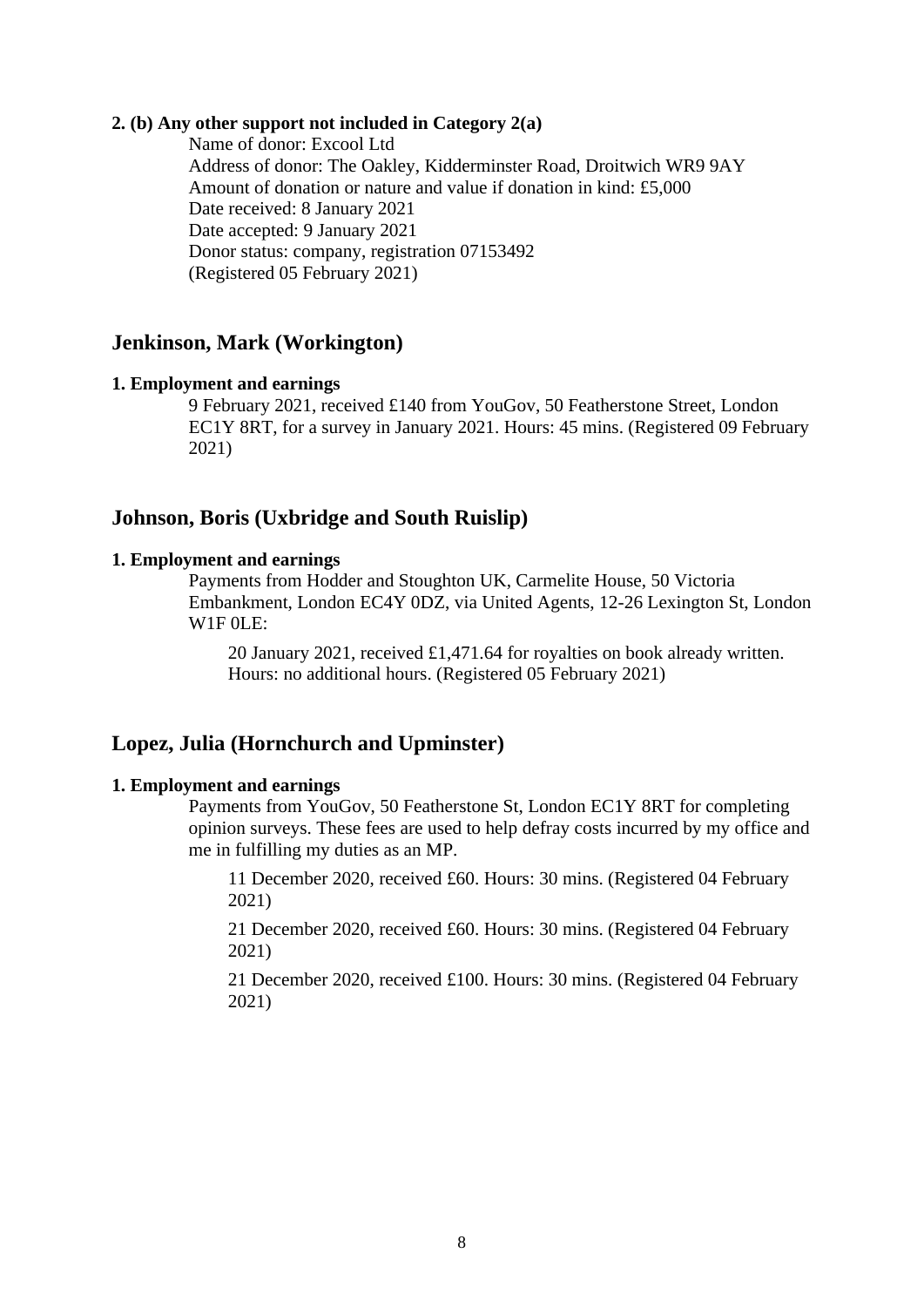## **Lucas, Caroline (Brighton, Pavilion)**

#### **8. Miscellaneous**

Along with For the Citizens Ltd (known as The Citizens) and three other MPs, since 19 October 2020 I have been party to judicial review proceedings crowdfunded through The Citizens, The Old Workshop, 1 Ecclesall Road South, Sheffield, S11 9PA. Total costs incurred to date between the four MPs, which will be capped, are £137,018. (Registered 28 October 2020; updated 02 February 2021)

## **Mackinlay, Craig (South Thanet)**

#### **1. Employment and earnings**

Payment of £500 expected from the Sun on Sunday, News UK, 1 Bridge Street, London SE1 9GF, for an article written on 24 January 2021. Hours: 4 hrs. (Registered 15 February 2021)

## **Mangnall, Anthony (Totnes)**

#### **1. Employment and earnings**

9 February 2021, received £140 from YouGov, 50, Featherstone Street, London EC1Y 8RT, for a survey. Hours: 40 mins. (Registered 09 February 2021)

# **May, Mrs Theresa (Maidenhead)**

## **1. Employment and earnings**

From 4 December 2019, payments for my speaking engagements speeches are made, via Washington Speakers Bureau, 1663 Prince Street, Alexandria, VA 22314 (a speaking agency) to the Office of Theresa May Limited, of 1 Chamberlain Square, Birmingham B3 3AX. These sums are used to pay employees, maintain my ongoing involvement in public life and support my charitable work. From 1 September 2020 until further notice the Office of Theresa May Ltd pays me £85,000 a year for speaking engagements, with an expected commitment of 24 hours a month. I consulted ACoBA about these arrangements. (Registered 10 January 2020; updated 08 October 2020)

4 February 2021, received approx. £38,672 for a virtual speaking engagement from Society of the Four Arts, 13601 Preston Road, Ste 250E, Dallas, Texas 75206. Hours: 5 hrs. (Registered 05 February 2021)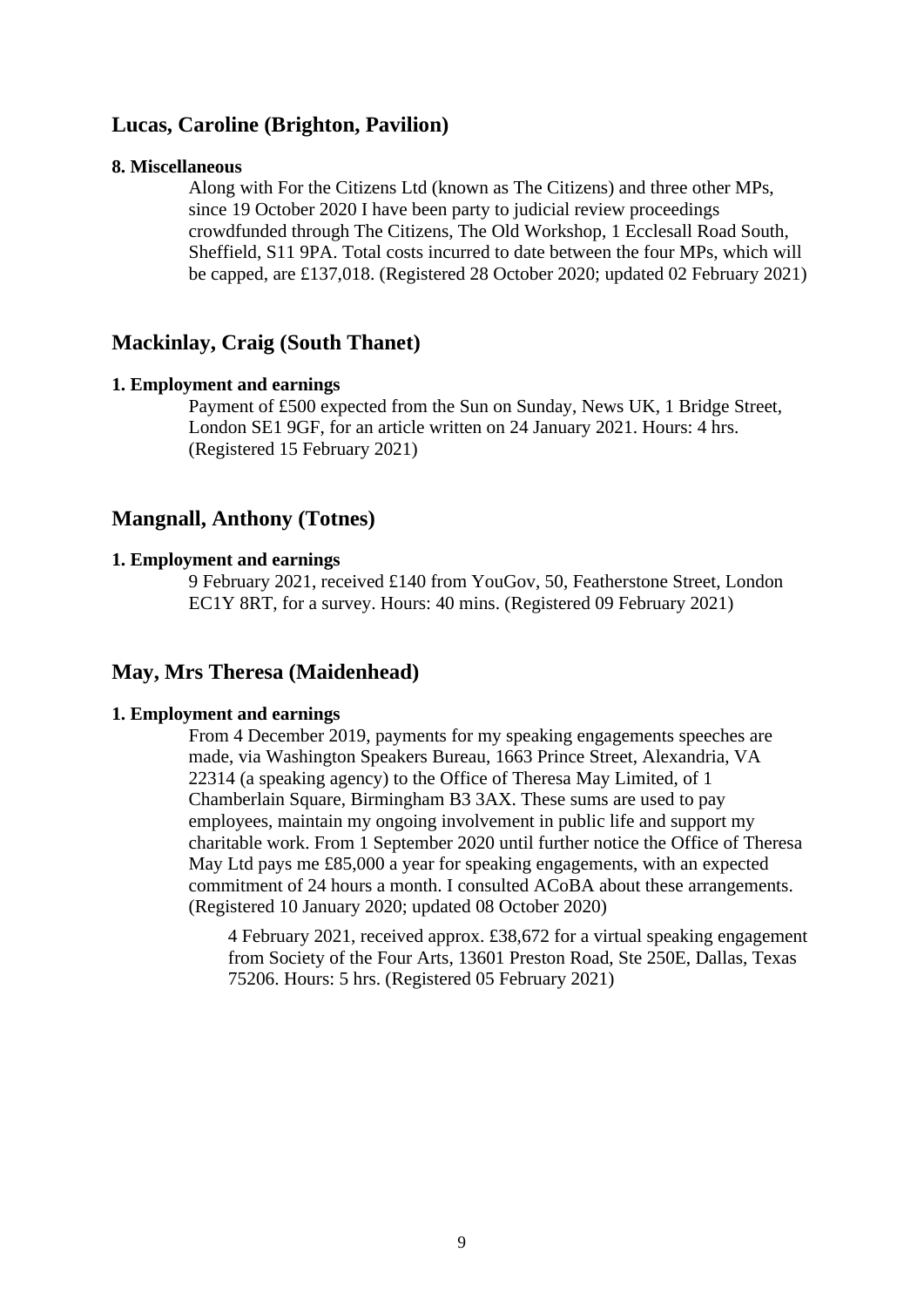# **Menzies, Mark (Fylde)**

#### **1. Employment and earnings**

Payments from Savanta Group Ltd, 3 Melville Street, Edinburgh EH3 7PE, for surveys:

16 April 2020, received £75. Hours: 1 hr. (Registered 10 February 2021)

16 May 2020, received £75. Hours: 1 hr. (Registered 10 February 2021)

28 May 2020, received £75. Hours: 1 hr. (Registered 10 February 2021)

17 September 2020, received £75. Hours: 1 hr. (Registered 10 February 2021)

20 October 2020, received £75. Hours: 1 hr. (Registered 10 February 2021)

22 December 2020, received £75. Hours: 1 hr. (Registered 10 February 2021)

# **O'Brien, Neil (Harborough)**

## **1. Employment and earnings**

28 January 2021, received £310.68 from Guardian News & Media, Kings Place, 90 York Way, London N1 9GU, for an article for the Observer. Hours: 1 hr. (Registered 09 February 2021)

# **Pritchard, Mark (The Wrekin)**

## **1. Employment and earnings**

From 29 November 2019 until 14 April 2020, Non-Executive Chairman and Director of PASS Technology Group Ltd (technology solutions) of 45 Pall Mall, London, England, SW1Y 5JG; a client of Mark Pritchard Advisory Ltd. Until 31 March 2020 I received £4,000 per month, and £2,000 in April 2020, for an expected monthly commitment of 16 hrs, providing strategic counsel and advice. (Registered 30 December 2019; updated 04 May 2020 and 08 February 2021)

# **Raab, Dominic (Esher and Walton)**

#### **2. (b) Any other support not included in Category 2(a)**

Name of donor: Esher and Walton Connect (business club) Address of donor: private Amount of donation, or nature and value if donation in kind: £1,505 towards the printing of my 2021 Westminster Report. Date received: 3 February 2021 Date accepted: 3 February 2021 Donor status: unincorporated association (Registered 09 February 2021)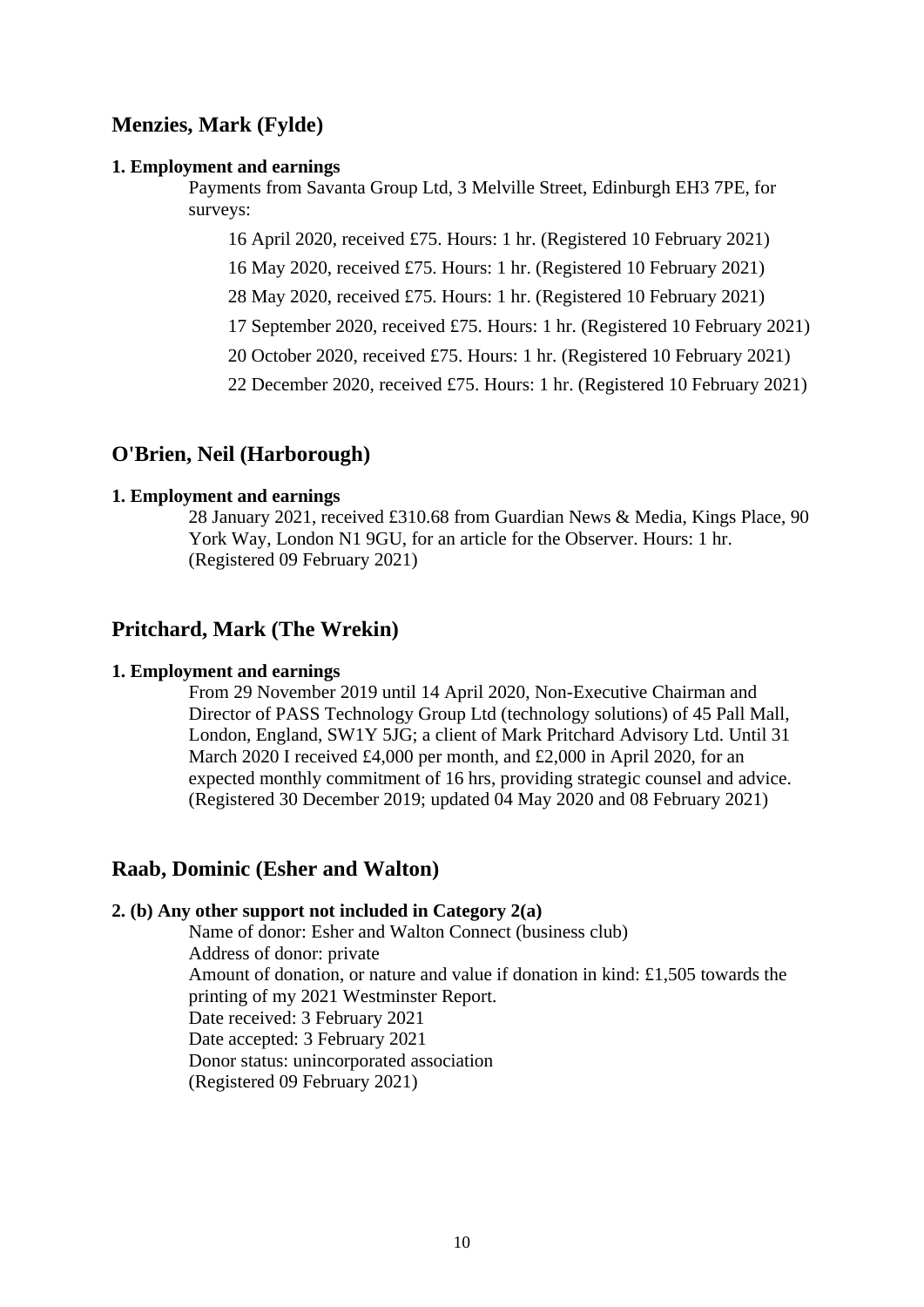## **Reeves, Rachel (Leeds West)**

## **2. (b) Any other support not included in Category 2(a)**

Name of donor: Trevor Chinn Address of donor: private Amount of donation or nature and value if donation in kind: Provision of research and writing services between 6 April 2020 and 30 November 2020, total value £25,370 Date received: 6 April 2020 – 30 November 2020 Date accepted: 6 April 2020 Donor status: individual (Registered 10 February 2021)

## **Saville Roberts, Liz (Dwyfor Meirionnydd)**

#### **2. (b) Any other support not included in Category 2(a)**

Name of donor: NAPO - the Probation and Family Courts Union Address of donor: 160 Falcon Road, London SW11 2LN Amount of donation or nature and value if donation in kind: Administration and coordination of the Justice Unions Parliamentary Group, a cross-party group which I co-chair, provided by Solidarity Consulting Ltd between 1 January 2021 and 31 December 2021, value £4,454.40 Date received: 1 January 2021 - 31 December 2021 Date accepted: 1 January 2021 Donor status: trade union (Registered 12 February 2021)

Name of donor: University and College Union (UCU) Address of donor: Carlow Street, London NW1 7LH Amount of donation or nature and value if donation in kind: Administration and coordination of the Justice Unions Parliamentary Group, a cross-party group which I co-chair, provided by Solidarity Consulting Ltd between 1 January 2021 and 31 December 2021, value £4,454.40 Date received: 1 January 2021 - 31 December 2021 Date accepted: 1 January 2021 Donor status: trade union (Registered 12 February 2021)

## **Saxby, Selaine (North Devon)**

#### **1. Employment and earnings**

Payments from Ipsos MORI, 3 Thomas More St, London E1W 1YW, for surveys. These fees are paid to my local association.

21 September 2020, received £250. Hours: 75 mins. (Registered 09 February 2021)

24 December 2020, received £200. Hours: 75 mins. (Registered 09 February 2021)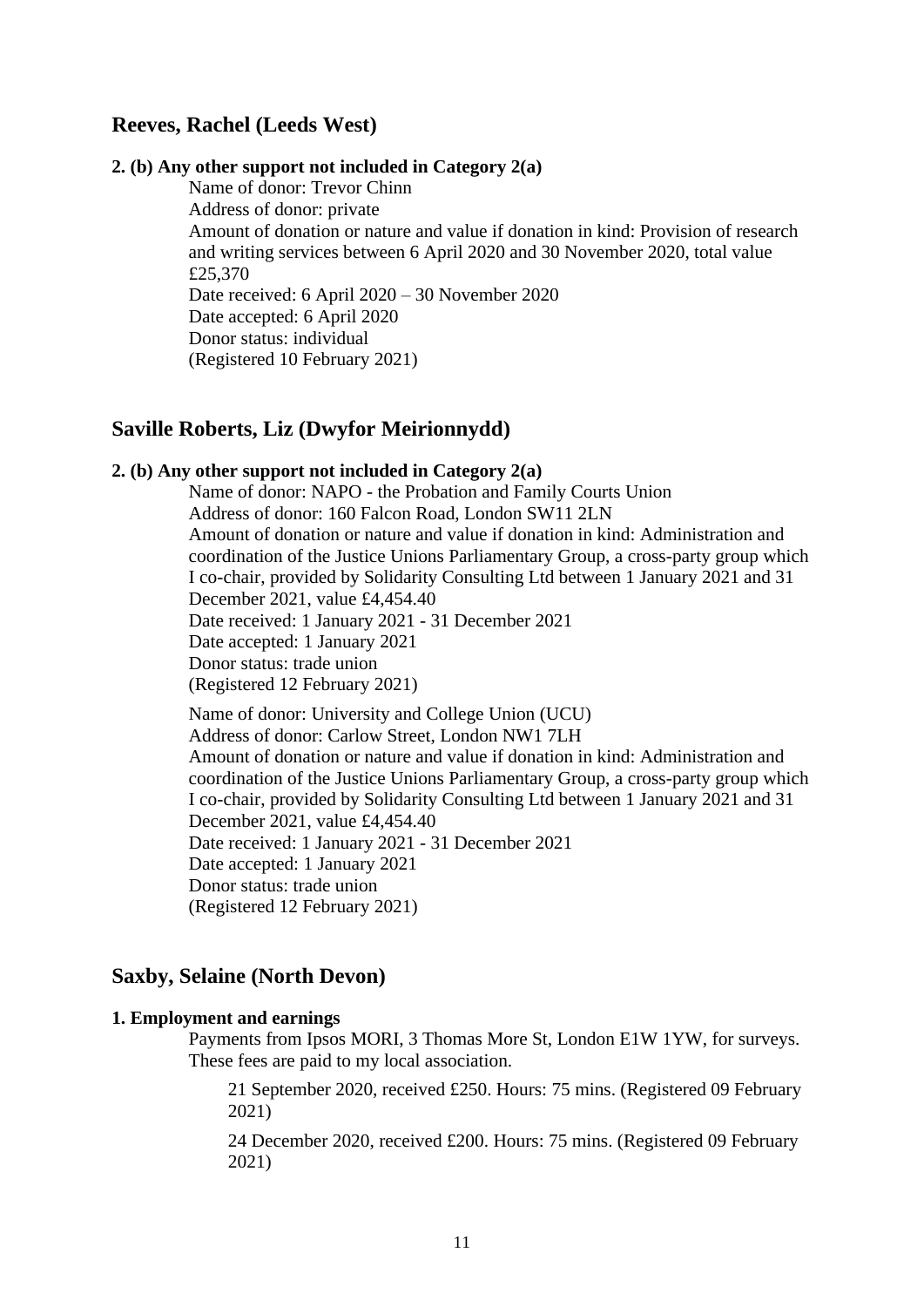# **Smith, Alyn (Stirling)**

#### **8. Miscellaneous**

Along with For the Citizens Ltd (known as The Citizens) and three other MPs, since 19 October 2020 I have been party to judicial review proceedings crowdfunded through The Citizens, The Old Workshop, 1 Ecclesall Road South, Sheffield, S11 9PA. Total costs incurred to date between the four MPs, which will be capped, are £137,018. (Registered 05 November 2020; updated 02 February 2021)

# **Twist, Liz (Blaydon)**

## **1. Employment and earnings**

Payments from YouGov, 50 Featherstone Street, London EC1Y 8RT, for surveys. Unless stated otherwise, all fees paid direct to Blaydon Constituency Labour Party.

21 February 2020, payment of £80. Hours: 1 hr. (Registered 04 February 2021)

21 April 2020, payment of £50. Hours: 45 mins. (Registered 04 February 2021)

21 April 2020, payment of £100. Hours: 1 hr. (Registered 04 February 2021)

21 April 2020, received a further £100. Hours: 1 hr. (Registered 04 February 2021)

9 July 2020, payment of £70. Hours: 1 hr. (Registered 04 February 2021)

31 July 2020, payment of £100. Hours: 1 hr. Fee paid direct to charity. (Registered 04 February 2021)

11 December 2020, payment of £60. Hours: 45 mins. (Registered 04 February 2021)

Payments from Savanta Comres, 3 Melville Street, Edinburgh EH3 7PE, for surveys. Unless stated otherwise, all fees paid direct to Blaydon Constituency Labour Party.

11 May 2020, payment of £75. Hours: 1 hr. (Registered 04 February 2021)

20 May 2020, payment of £75. Hours: 1 hr. (Registered 04 February 2021)

9 June 2020, payment of £75. Hours: 1 hr. (Registered 04 February 2021)

5 August 2020, payment of £75. Hours: 1 hr. (Registered 04 February 2021)

9 September 2020, payment of £75. Hours: 1 hr. (Registered 04 February 2021)

28 October 2020, payment of £75. Hours: 1 hr. (Registered 04 February 2021)

7 December 2020, payment of £75. Hours: 1 hr. (Registered 04 February 2021)

1 October 2020, payment of £250 from Ipsos MORI, 3 Thomas More Square, London E1W 1YW, for a survey. Hours: 1 hr. Fee paid direct to charity. (Registered 04 February 2021)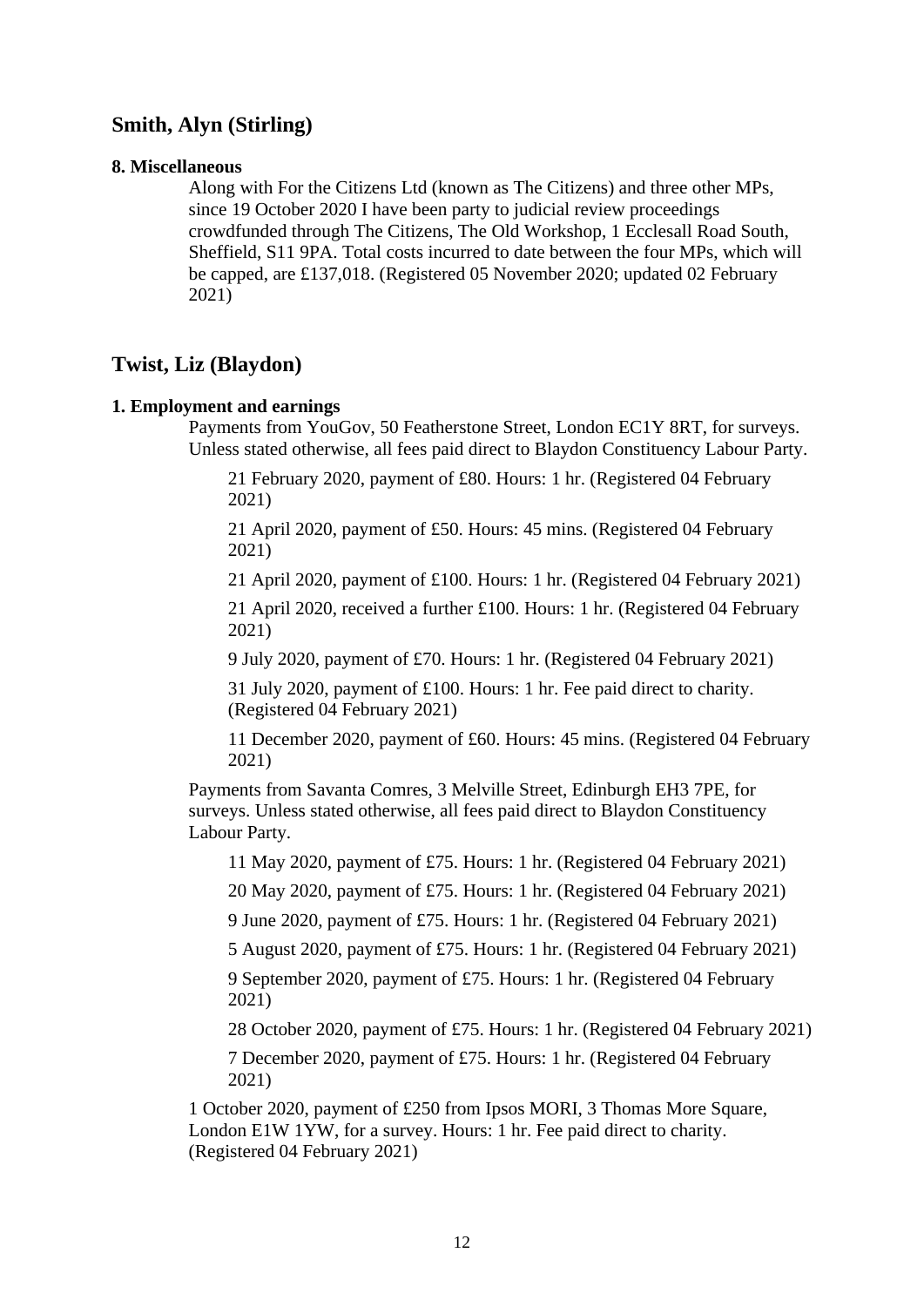# **Webbe, Claudia (Leicester East)**

## **1. Employment and earnings**

Payments from Islington Council, Town Hall, Upper St, London N1 2UD for duties as a Councillor. Hours: an average of 15 hrs a month unless otherwise stated.

*26 January 2020, received £876.59. (Registered 01 October 2020) This is a late register entry to which the rectification procedure was applied on 4 February 2021. Paragraph 15 of Chapter 4 of the Guide to the Rules applies.*

*26 February 2020, received £876.59. (Registered 01 October 2020) This is a late register entry to which the rectification procedure was applied on 4 February 2021. Paragraph 15 of Chapter 4 of the Guide to the Rules applies.*

*26 March 2020, received £876.59. (Registered 01 October 2020) This is a late register entry to which the rectification procedure was applied on 4 February 2021. Paragraph 15 of Chapter 4 of the Guide to the Rules applies.*

*26 April 2020, received £876.59. (Registered 01 October 2020) This is a late register entry to which the rectification procedure was applied on 4 February 2021. Paragraph 15 of Chapter 4 of the Guide to the Rules applies.*

*26 May 2020, received £876.59. (Registered 01 October 2020) This is a late register entry to which the rectification procedure was applied on 4 February 2021. Paragraph 15 of Chapter 4 of the Guide to the Rules applies.*

*26 June 2020, received £876.59. (Registered 01 October 2020) This is a late register entry to which the rectification procedure was applied on 4 February 2021. Paragraph 15 of Chapter 4 of the Guide to the Rules applies.*

*26 July 2020, received £876.59. (Registered 01 October 2020) This is a late register entry to which the rectification procedure was applied on 4 February 2021. Paragraph 15 of Chapter 4 of the Guide to the Rules applies.*

*26 August 2020, received £876.59. (Registered 01 October 2020) This is a late register entry to which the rectification procedure was applied on 4 February 2021. Paragraph 15 of Chapter 4 of the Guide to the Rules applies.*

*26 September 2020, received £900.67. (Registered 01 October 2020; updated 23 December 2020) This is a late register update to which the rectification procedure was applied on 4 February 2021. Paragraph 15 of Chapter 4 of the Guide to the Rules applies.*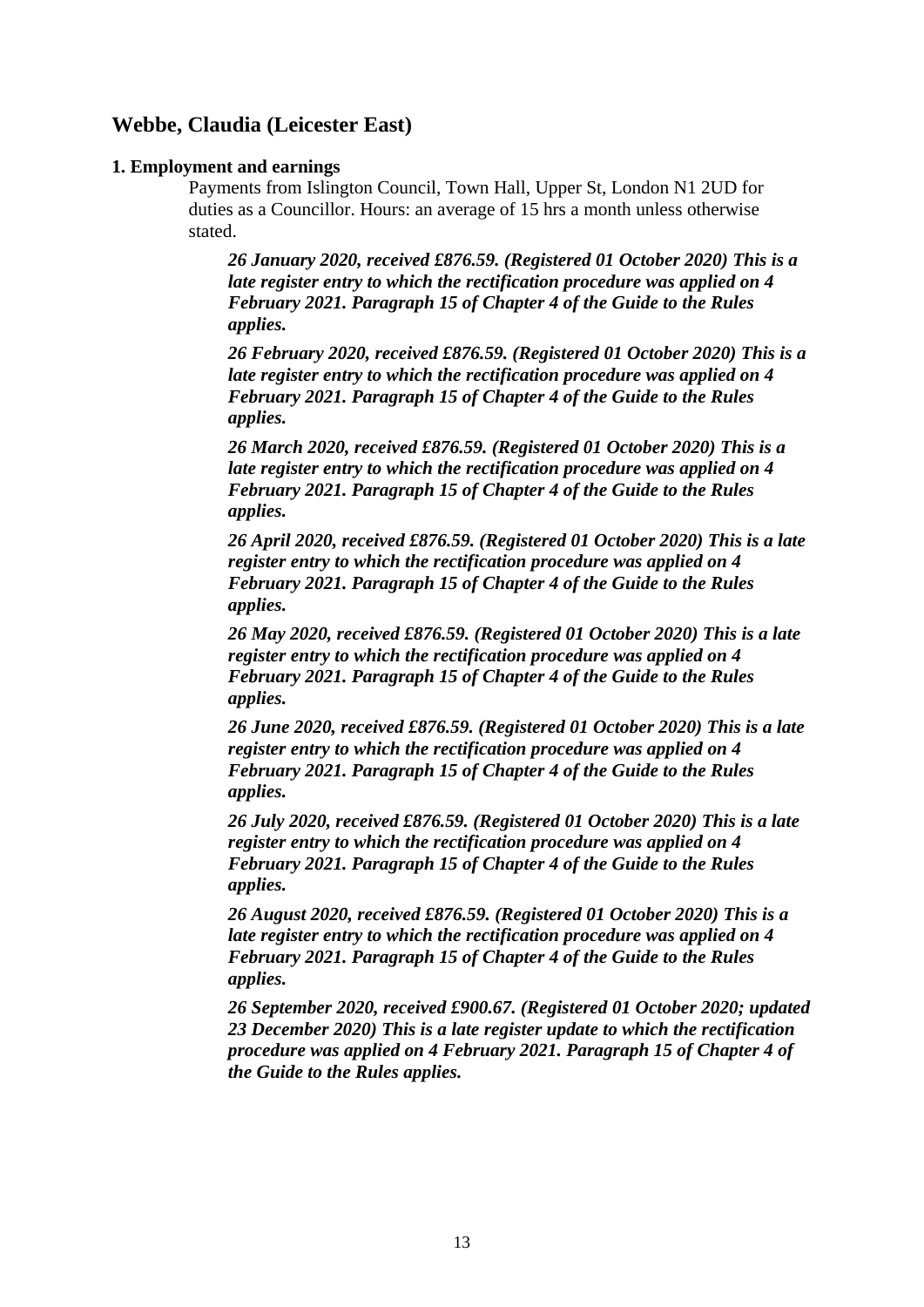*From 26 October 2020 until further notice I receive £900.67 a month for an average commitment of 15 hrs. (Registered 01 October 2020; updated 23 December 2020) This is a late register update to which the rectification procedure was applied on 4 February 2021. Paragraph 15 of Chapter 4 of the Guide to the Rules applies.*

Payments from Tradewins UK Ltd (marketing) (now known as Inspire Field Marketing Ltd) 3 Elm Court, Meriden Business Park, Copse Drive, Coventry CV5 9RG, for field marketing:

*31 January 2020, received final payment of £1,068.73. Hours: none since my election to Parliament. (Registered 10 November 2020) This is a late register update to which the rectification procedure was applied on 4 February 2021. Paragraph 15 of Chapter 4 of the Guide to the Rules applies.*

## **8. Miscellaneous**

*Until 24 November 2020, unpaid director of Islington Ltd (iCO) (management and procurement services). (Registered 11 January 2020; updated 27 January 2021) This is a late register update to which the rectification procedure was applied on 4 February 2021. Paragraph 15 of Chapter 4 of the Guide to the Rules applies.*

*Until 24 September 2020, unpaid director of St Luke's Trustee Ltd (community charity). (Registered 11 January 2020; updated 25 January 2021) This is a late register update to which the rectification procedure was applied on 4 February 2021. Paragraph 15 of Chapter 4 of the Guide to the Rules applies.*

*Until 24 September 2020, unpaid director of City YMCA Ltd. (Registered 11 January 2020; updated 25 January 2021) This is a late register update to which the rectification procedure was applied on 4 February 2021. Paragraph 15 of Chapter 4 of the Guide to the Rules applies.*

*Until 24 September 2020, I held the following appointments in my capacity as Islington Councillor:.*

*Trustee of City YMCA Member of Crossrail High Level Forum Member of Groundwork, London's Local Authority Strategic Input Board Member of the General Assembly of the Local Government Association Member of the London Road Safety Council Member of North London Waste Authority Trustee of St Sepulchre United Charities*

*(Registered 11 January 2020; updated 25 January 2021) These are late register updates to which the rectification procedure was applied on 4 February 2021. Paragraph 15 of Chapter 4 of the Guide to the Rules applies.*